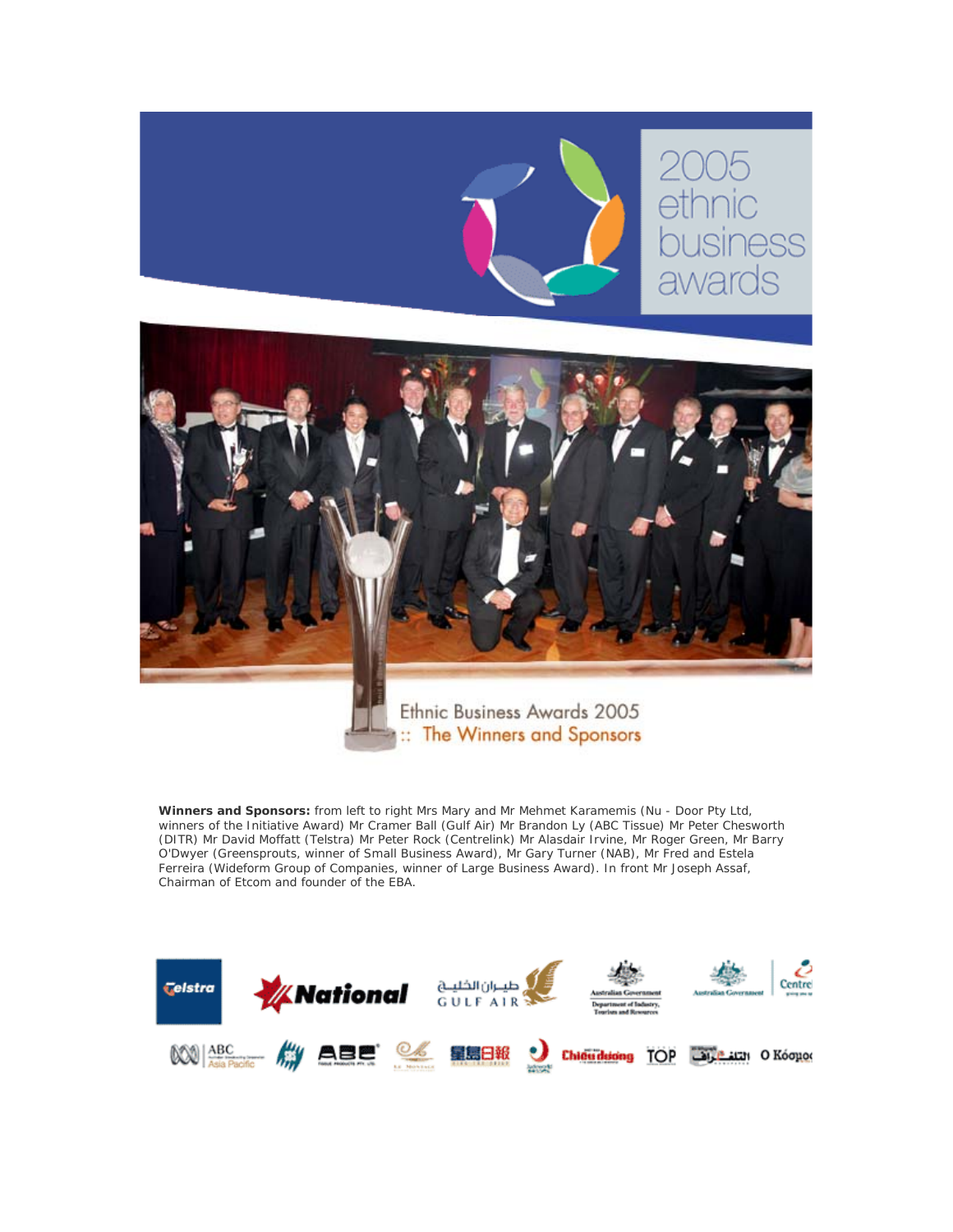# **Winners Announced for the 2005 Ethnic Business Awards**

Sydney, Australia, 26 October 2005 - **The 2005 Ethnic Business Award Winners were officially announced at an exclusive gathering in Sydney, Australia. The Awards were created 17 years ago by Mr Joseph Assaf, to recognise the contribution of migrants to Australian Business. They have since become one of the longest running awards in Australia, which is a testament to their success and prestige. This year's winners were migrants from Portugal, Zimbabwe and Turkey, who all now proudly call Australia home.**

The winners of the 2005 Ethnic Business Awards were announced during a gala dinner held at Le Montage, Sydney. This year, the following businesses were awarded:

- Large Business Award: Wideform Group of **Companies** – received by Mr Fred Ferreira, Managing Director, from Portugal. - Small

Business Award: Green Sprouts – received by Zimbabwean born owners Roger Green, Alasdair Irvine and Barry O'Dwyer.

- Special Initiative Award: Nu – Door Pty Ltd – received by Turkish born Mehmet Karamemis, Director.

An eclectic mix of prestigious guests attended, each one a leader in their own right. The Hon. John Cobb, Minister of Citizenship and Multicultural Affairs, represented the Prime Minister of Australia and joined corporate sponsors, Consul Generals, community officials and media owners, to celebrate multicultural Australia.

Attendees listened to the finalists inspiring tales of innovation and creativity and how they adapted their skills to achieve success. After arriving in Australia, these men and women conquered social and financial obstacles and battled for their voices to be heard in a language they could not speak. Their individual contributions have fuelled our economy and their collective contributions have helped create our country.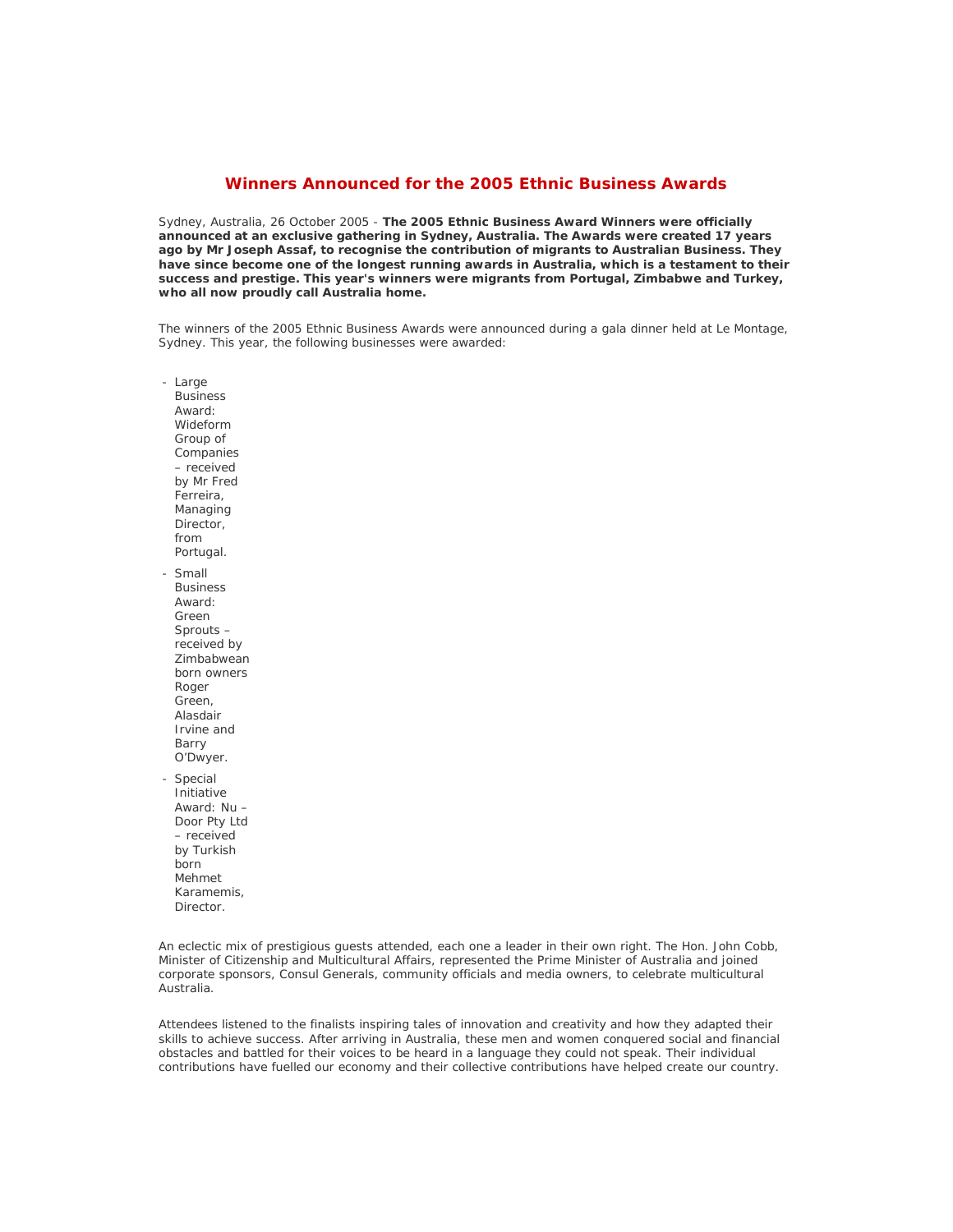Mr. Joseph Assaf, Chairman of Etcom (Ethnic Communications), created the Ethnic Business Awards 17 years ago so that migrant success could be recognised and rewarded, and Etcom has staged all aspects of the Awards since their inception. They are the longest running Business Awards in Australia, a testament to their success and prestige.

"Australia was built on migration, and the Ethnic Business Awards are a continuous reminder and celebration of this fact. They allow each of us to recognise the great and positive contributions of migrants to our country," said Mr. Assaf.

Green Sprouts owners, Roger Green, Alasdair Irvine and Barry O'Dwyer, proudly accepted the Small Business Award, presented by Mr David Moffatt, Group Managing Director Consumer & Marketing of Telstra.

Having started as a backyard business in 1989, Green Sprouts today has 30 employees who work to supply safe, healthy salad ingredients to markets and chain stores from Darwin to Sydney. This tireless partnership consists of three families who emigrated from Zimbabwe - and for their latest venture, have started exporting to New Zealand.

"It is truly a proud moment for us to be recognised in our adopted country by the Ethnic Business Awards. To be nominated by the National was a huge honour, to win is truly the pinnacle. Whatever the imperative that has made us search for a new home, it can only be described as a true blessing that we landed in this wonderful, truly lucky, country. We will forever be grateful for the generosity, the inclusiveness and the encouragement of the Australian people and the Australian Government," said the owners of Green Sprouts.Mr Ahmed Fahour,Executive Director and Chief Executive Officer, National Australia Bank presented the Large Business Award to Mr Ferreira, Wideform Group of Companies.

Originally from Portugal, Fred Ferreira immigrated to Australia in 1970. With no experience in business or finance, he found work as a brick labourer. After 31 years of trading, the Wideform Group of Companies has grown to become Australia's largest formwork company and a leader in the building and construction industry, employing more than 500 people throughout NSW and Queensland.

"What an honour it is to win the 2005 Ethnic Business Awards and to be recognised for our contribution to the Australian community and economy. The Wideform Group of Companies has come a long way since I immigrated to Australia from Portugal and founded the company. I am very proud of the growth and success the Group has achieved over the past 31 years and appreciate the acknowledgement from the Ethnic Business Awards," said Mr. Ferreira.

This year's Initiative Award was presented to Turkish born Mehmet Karamemis, Director of Nu– Door Pty Ltd, by Gulf Air's General Manager, Australia and South Pacific, Mr Cramer Ball. The Initiative Award recognises outstanding determination, growth and potential.

Mr Karamemis started the company in 1996 with poor English skills, a very limited understanding of borrowing and a family to support. With diligence and adapting to the constantly changing needs of the market, Nu – Door Pty Ltd has become one of the premier manufacturers of vinyl wrap doors and post forming of laminates for bench tops. Exports to Turkey are expected to grow exponentially.

"I am very happy to have won this award. This will only make me stronger in being able to export Australian products around the world. These awards show Australia and the world that you can achieve what you want if you want it enough," said Mr Karamemis.

All winners received AUD\$5,000, two return business class tickets flying Gulf Air to anywhere on their network and a crystal trophy. Each winner also received a BlackBerry 7100g device from Telstra. All finalists received a certificate presented by Mr Joseph Assaf and a Motorola E378i handset generously donated by Telstra.

The distinguished panel of judges included Carla Zampatti, King Fong OAM, Arthur Sanderson and Eve Crestani. They overcame the difficult task of selecting the winners based on criteria of cultural and linguistic difficulties encountered, creativity and innovation, growth and potential, and creation of employment opportunities.

Ms Zampatti, on behalf of the judges, said, "It is wonderful to see the imagination of migrants, looking at the market with fresh eyes and discovering opportunities that we living here do not see. The strength and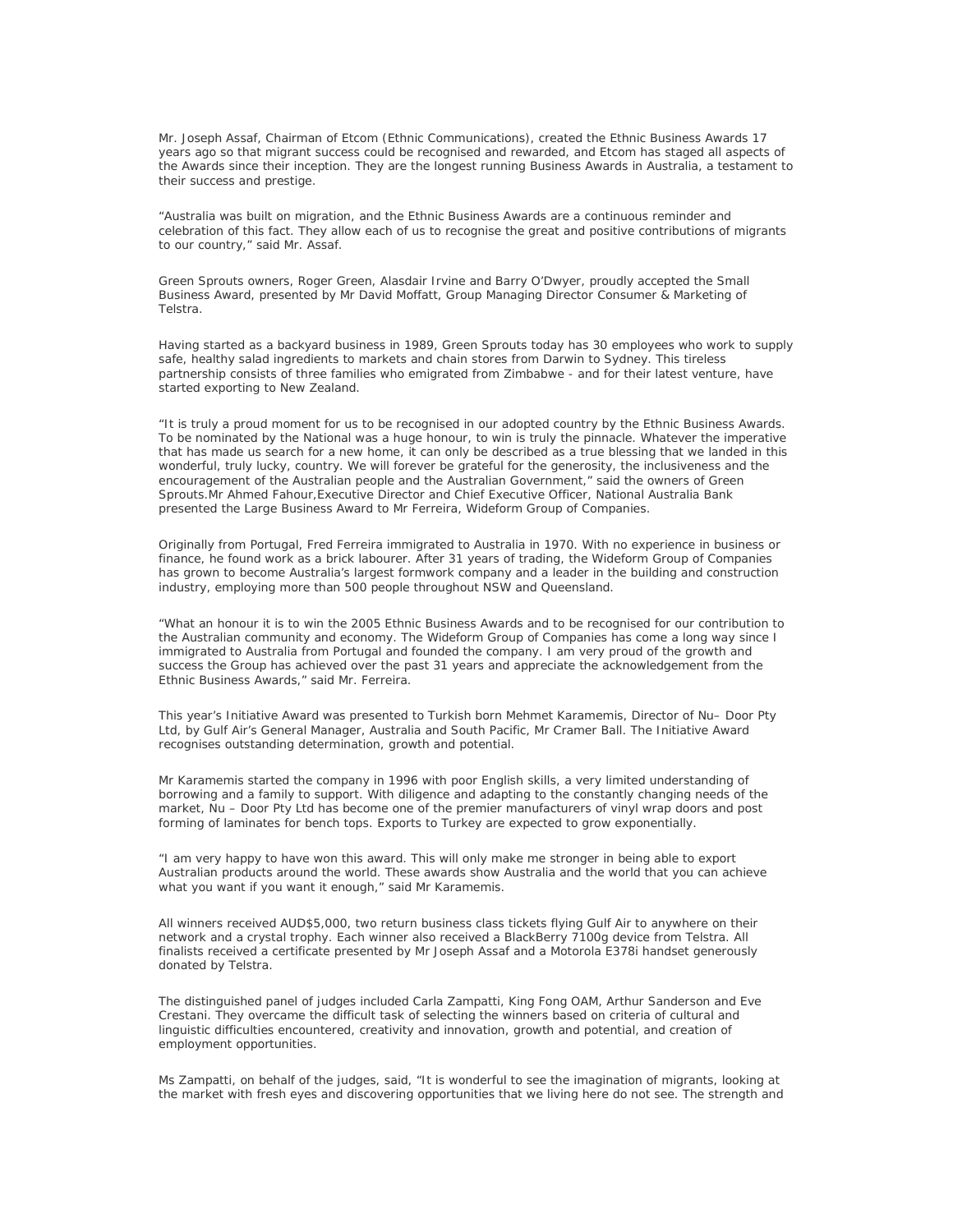size of the nominees seems to be getting larger and larger, creating exports and employment. It is very humbling for us all."

Integral to the success of the Awards is the ongoing support shown by the sponsors. Telstra, Gulf Air and The Department of Industry, Tourism and Resources again joined long time sponsor, the National Australia Bank. Centrelink and ABC Tissues, (winner of the 2004 Ethnic Business Awards in the Large Business category) also joined as sponsors this year. These businesses have developed a strong relationship with the Ethnic Business Awards, and are recognised for their support of multicultural Australia.

Representatives from leading ethnic media outlets also attended the Awards, playing an important role in relaying the results back to each respective community. The following media outlets show enormous support for the Ethnic Business Awards, and continue to contribute to their success: SBS, ABC Asia Pacific, TVB Jadeworld, Sing Tao, Chieu Duong, O Kosmos, El Telegraph and Weekly Korean Top.

The Ethnic Business Awards is now recognised, seen, read and heard from Tasmania to Darwin, Perth to Sydney, Indonesia to China, and India to French Polynesia. In a country where 1 in 4 Australian children were either born overseas or have one parent born overseas, the Ethnic Business Awards are a celebration of humanity as a whole, rather than the differences of its citizens.

For nearly two decades, through international conflict and varying political climates, these Awards have stood as a triumph for diversity and a celebration of success.The 2005 Ethnic Business Awards will be broadcast nationally on SBS Television on Sunday, 6 November at 10:30am. It will later air on the ABC Asia Pacific, 4th December, to an estimated audience of 10 million homes across 39 countries – aired twice.

## **The ABC broadcast times (local times) are as follows:**

Mumbai, Delhi – 15:30 Bangkok – 14:00 Taiwan, Hong Kong and Singapore – 16:00 Kuala Lumpur – 15:00 Fiji – 20:00 Seoul/Tokyo – 17:00

### **Finalists in the Small Business Category were:**

Australian Chemical Research Pty Ltd Green Sprouts (winner) Miracle Bookbinding T.K Pacific Marketing

#### **Finalists in the Medium – Large Business Category were:**

Nu – Door Pty Ltd (winner) Southerncross Rigging and Constructions Pty Ltd Stambo's Group of Companies Wideform Group of Companies (winner)